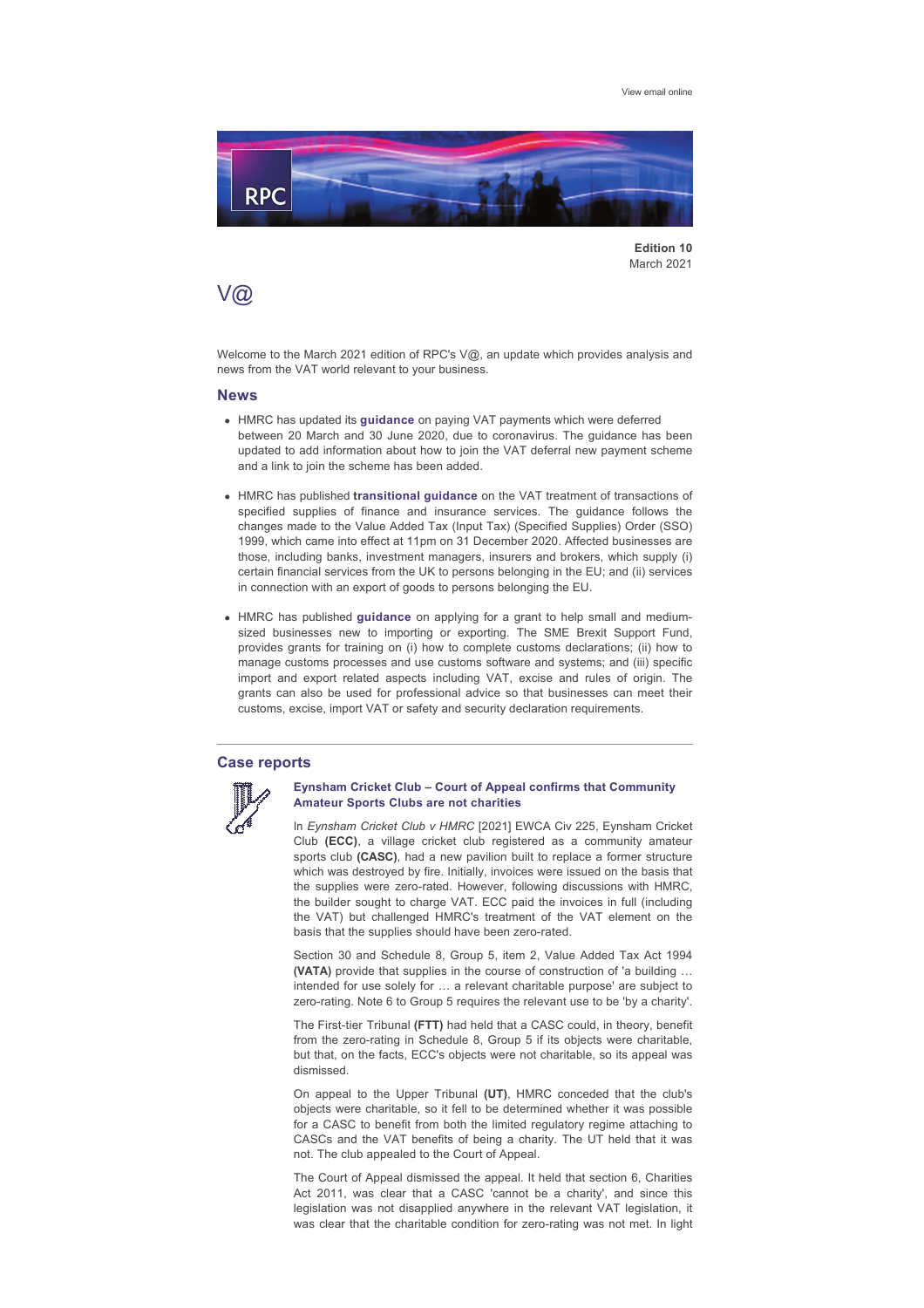of this, it was also necessary for the Court to rule on whether the denial of zero-rating breached the EU principles of equal treatment and/or fiscal neutrality. The Court held that this case was not dealing with a harmonised VAT exemption for EU law purposes, but rather a domestic exemption, reflecting a domestic social policy choice to treat CASCs and registered charities as separate.

Why it matters: This judgment provides much-needed clarity on the status of CASCs and, by extension, to the status of charities. The judgment is in line with HMRC's published policy in this area (see VCHAR9300).

The judgement can be viewed **[here](https://www.bailii.org/ew/cases/EWCA/Civ/2021/225.pdf)**.



#### **St John Sellers – FTT holds that insufficiency of funds was only a**  reasonable excuse in relation to invoice-based tax liabilities

In *Robin St John Sellers v HMRC* [2021] UKFTT 27 (TC), the FTT upheld penalties imposed by HMRC in respect of late VAT and income tax payments except when the taxpayer, a criminal barrister, was taxed on an invoice basis and encountered exceptional financial issues.

The key issue for the FTT to determine was whether insufficient funds was a reasonable excuse for late payment of VAT and income tax. The FTT considered that the tests for both were, essentially, identical but distinguished between VAT and income tax. As VAT was payable on a cash or flat-rate (rather than invoice) basis, it enabled taxpayers to more easily set VAT aside than income tax. The FTT concluded that, as the taxpayer was a criminal barrister who had practised for a number of vears before default, he should have been familiar with the need to set aside regular, foreseeable and relatively small amounts of VAT from receipts. The FTT concluded that the late payments were not just the result of exceptional cash flow issues and in any event, the taxpayer's cash flow was not so severely restricted as to cause default. Further, VAT payable from receipts was, effectively, a cash-free loan to the taxpayer until paid to HMRC and therefore, the taxpayer had no reasonable excuse for the late payment of VAT.

The FTT was also unsympathetic to the taxpayer's default when he accounted for income tax on a cash basis as opposed to when he applied an invoice basis. The FTT concluded that the taxpayer had a reasonable excuse for late payment on an invoice basis for a particular period when his cash flow difficulties were particularly striking. However, for the other periods in dispute, the FTT concluded that any exceptional difficulties were resolved before the relevant payment deadlines and any other difficulties were foreseeable, so he had no reasonable excuse for default. The fact that the taxpayer was a criminal barrister who was allegedly unable to pay one branch of the government (HMRC) because another branch of government, the executive agencies of the Crown Prosecution Service, Legal Services Commission and the Legal Aid Agency, delayed or were unreasonably slow to make payments (some going back several years) due to the taxpayer, which allegedly severely restricted his cash flow and ability to meet his tax liabilities, was not enough to show a reasonable excuse for default.

**Why it matters:** This case demonstrates that insufficient funds is unlikely to be an acceptable reasonable excuse to negate late payment penalties, in particular when VAT is payable on a cash or flat rate (rather than invoice) basis. The case also demonstrates the considerable lengths to which taxpayers are expected to go to avoid late or non-payment of tax liabilities.

The decision can be viewed **[here](https://www.bailii.org/uk/cases/UKFTT/TC/2021/TC08014.pdf)**.



#### **Borough Council Of King's Lynn – FTT confirms that off-street car parking overpayments by local authority are subject to VAT**

In *King's Lynn and West Norfolk BC (No 2) v HMRC* [2021] UKFTT 10 (TC), the FTT concluded that 'overpayments' at a public authority pay and display off-street car park represented further consideration for a supply of parking and were therefore subject to VAT.

The Council operated pay and display off-street car parks with coinoperated ticket machines which did not provide any change. So, for example, a person wishing to park for an hour may be required to pay a tariff of  $£1·30$  but might in fact pay  $£1·50$  because they only had a one pound coin and a 50 pence piece. They would therefore have overpaid by 20 pence. It was the VAT status of this overpayment which was in dispute in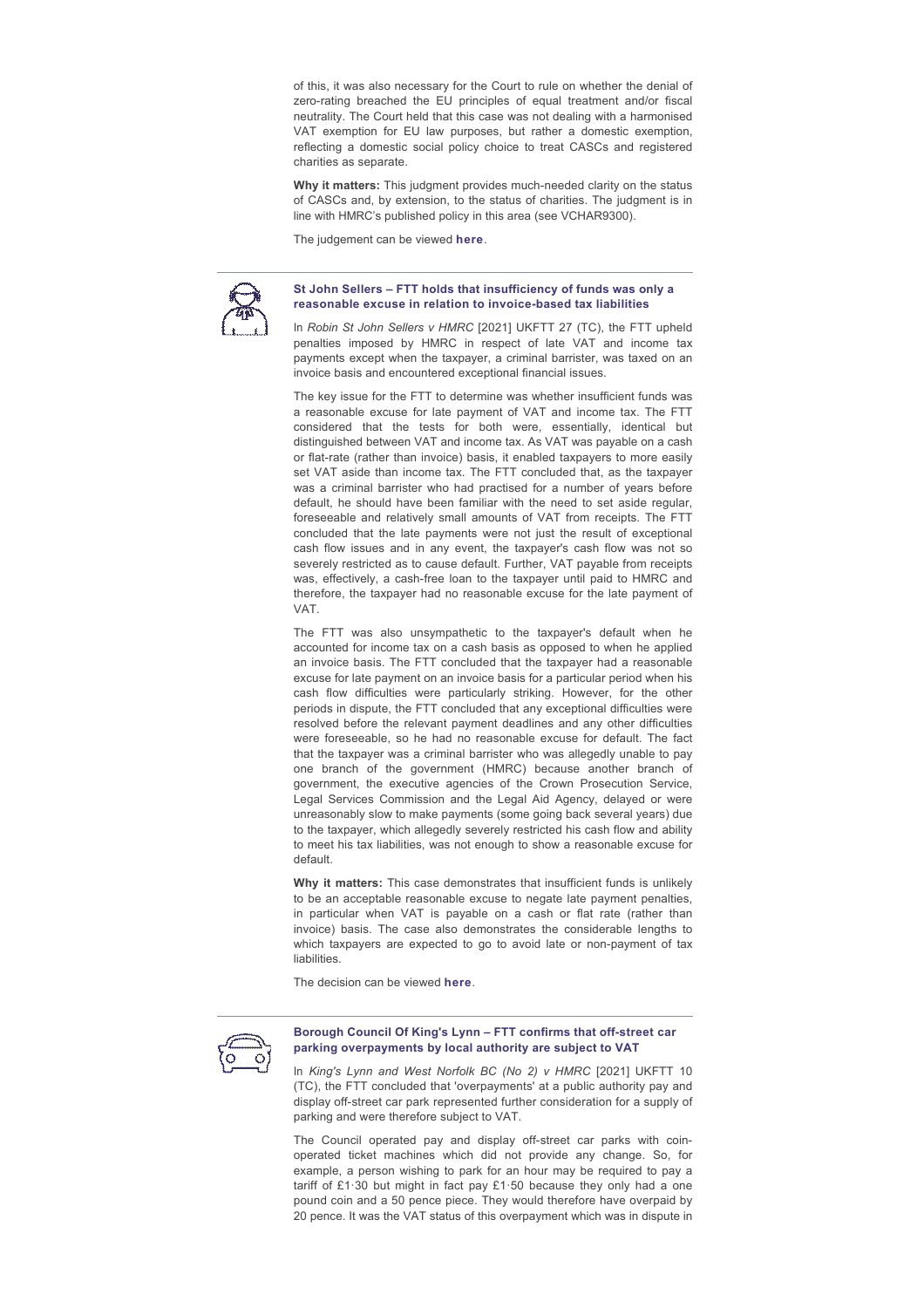this appeal.

In 2012 the Council had successfully argued before the FTT (in relation to essentially the same underlying facts) that there was no supply made for the overpayment and it was therefore outside the scope of VAT. However, in the intervening period, litigation in the case of *National Car Parks Ltd v HMRC* [2019] EWCA CIV 854, had cast doubt over that decision (the UT had expressly stated that it had been wrongly decided).

The Council relied on a similar argument in this appeal that the overpayment was not consideration for any supply and was outside the scope of VAT. HMRC arqued, once again, that the overpayment was further consideration for the standard-rated supply of off-street parking.

The appeal was dismissed. The FTT accepted that due to a statutory parking Order the Council was prevented from making an offer to provide off-street parking other than as set out in a scale contained in that Order. However, neither the Order nor any other statutory provision prevented a driver from making a counter-offer for the parking that was in excess of the statutory parking charge. Similarly, nothing prevented the Council from accepting the higher counter-offer. Consequently, there was a direct link between the entire payment and the parking services with the result that VAT was due on the full amount including the overpayment.

**Why it matters:** the decision is consistent with HMRC's published policy in this area (see VATGPB8640) that all payments for off-street car parking are consideration for a supply and are therefore taxable, including overpayments to local authorities. The case may also be of wider interest to those seeking to establish when there is a link between a supply and consideration provided in return.

The decision can be viewed **[here](https://www.bailii.org/uk/cases/UKFTT/TC/2021/TC07996.pdf)**.



**Westow Cricket Club – UT discharges penalty based on reasonable excuse**

In *Westow Cricket Club v HMRC* [2021] UKUT 23, the UT allowed the appeal of Westow Cricket Club **(WCC)** against a decision of the FTT to dismiss its appeal against HMRC's decision to impose on it a penalty under section 62(1) and (2), VATA (penalty for issuing an incorrect certificate as to zero rating).

The penalty arose from the decision of WCC to issue a zero-rating certificate to Atkinson Builders Ltd on 9 March 2013, in relation to supplies made to it during the course of the construction of a new cricket pavilion. HMRC imposed the penalty on the basis that the certificate was issued incorrectly because WCC was not a registered charity.

WCC appealed to the FTT on the basis that it had a reasonable excuse for issuing the zero-rating certificate, it having conceded that it should not have done so (the reasonable excuse issue). WCC contended that it relied on written advice from HMRC to the effect that the supply of the building works would be zero-rated. The FTT concluded that WCC did not have a reasonable excuse for issuing the zero-rating certificate because it was not, in the circumstances, entitled to rely on what HMRC said and, in any event, even if it had a reasonable excuse on that basis, that excuse no longer applied once it completed the zero-rating certificate in which it gave confirmation to the effect that the building would be used solely for a relevant charitable purpose by a charity.

The FTT also raised, of its own volition, the question of whether the penalty was proportionate on human rights grounds (the **proportionality issue**) and asked for submissions on that issue at a later separate hearing. The FTT considered and dismissed arguments from WCC that the penalty was disproportionate because the regime (i) pursued an illegitimate aim; (ii) was in general disproportionate; and (iii) the result in the present case was disproportionate. WCC appealed to the UT.

The UT allowed the appeal on the reasonable excuse issue and there was therefore no need for it to consider the proportionality issue. The UT found that in the circumstances there was a reasonable excuse for WCC having given the certificate in the form that it did and accordingly the penalty was discharged.

**Why it matters:** The UT adopted the same approach to reasonable excuse it did in Perrin v HMRC [2018] UKUT 156 (TCC). The decision highlights the importance of considering the point at which the reasonable excuse should be assessed, namely, at the time of the action or omission in question.